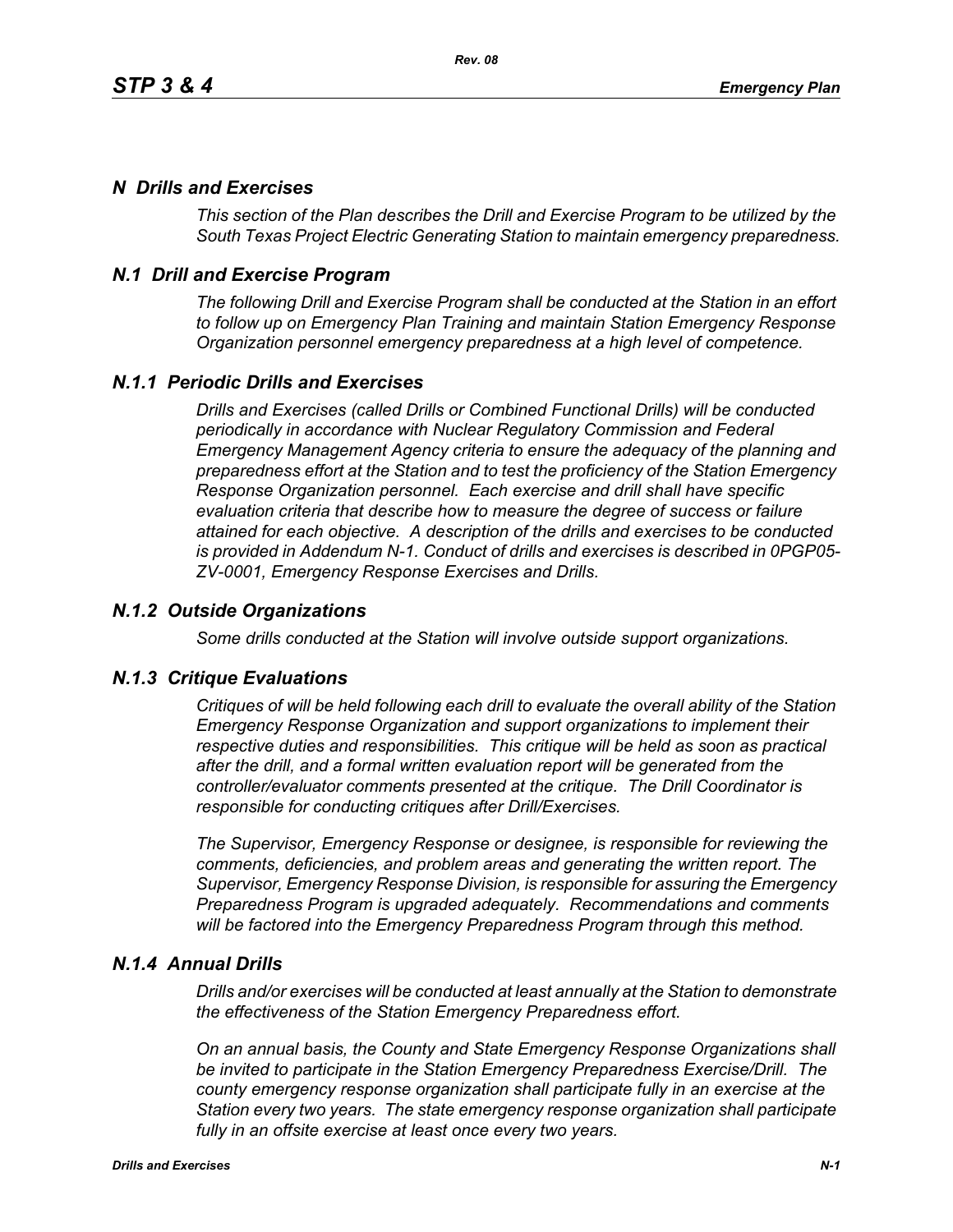*A full participation exercise will include mobilization of the state and county emergency management organizations and their resources in keeping with the accident scenarios. Involvement by the support organizations will be as appropriate to the exercise objectives.* 

*The ingestion exposure pathway measures shall be exercised by the state emergency response organization as a minimum every six (6) years. An off hours and an unannounced drill/exercise shall be performed at least once every six (6) years. Federal Emergency Management Agency objectives for the state and county emergency management organizations shall be exercised as required.*

*Drills will be held to demonstrate the abilities of the Station Emergency Response Organization to respond in different weather conditions. Drills should therefore be held in good or bad weather providing no life threatening situations occur.*

#### *N.2 Scenario Development*

*Scenarios for drills/exercises will be developed under the direction of the Supervisor, Emergency Response or designee.* 

#### *N.2.1 Specific Objectives*

*Input from cognizant Station groups, State, and County authorities are required to define the specific objectives to be met during the drill/exercise.*

#### *N.2.2 Scenario Composition*

*Scenarios should include, but not be limited to:*

- *Basic objectives,*
- *Support organization(s) involved,*
- *Chronological flow of initiating data,*
- *Time schedule of real and simulated actions,*
- *Summarizing narrative of appropriate response actions, and*
- *A listing of official evaluators and controllers.*

*Scenarios governing the exercise will be varied each year, and confidentiality will be maintained on the scenario. The variation to the scenarios will allow all significant provisions in the Plan to be fully exercised. Provisions exist to allow exercises to be conducted during the off-hours at a minimum of once every six years.*

*The scenario preparation should include identifying the Control Room alarms, alarm sequences, and specific instrumentation readings throughout the drill.*

*Only officials of the Federal, State, and County support authorities involved in scenario development and approved Station controllers and evaluators will share advanced*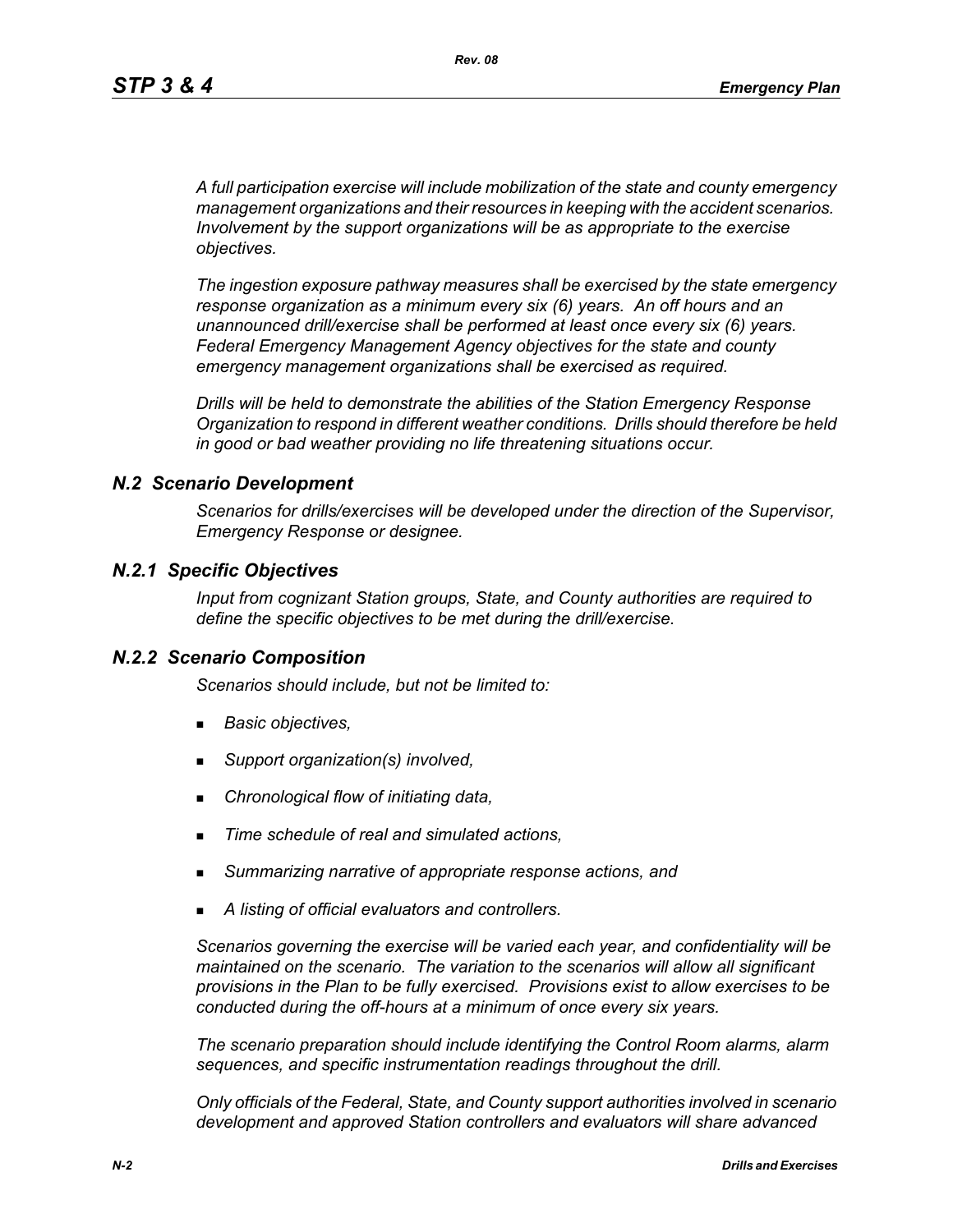*knowledge of the scenario. Limiting the knowledge of the scenario allows for effective controllers' participation and evaluator judgment without significant compromise of scenario or drill confidentiality. This allows for significant free play during the drills by the participants. A description of the arrangements for the advance materials to be provided to official observers and participation in the evaluation critique is provided in 0PGP05-ZV-0001, Emergency Response Exercises and Drills.*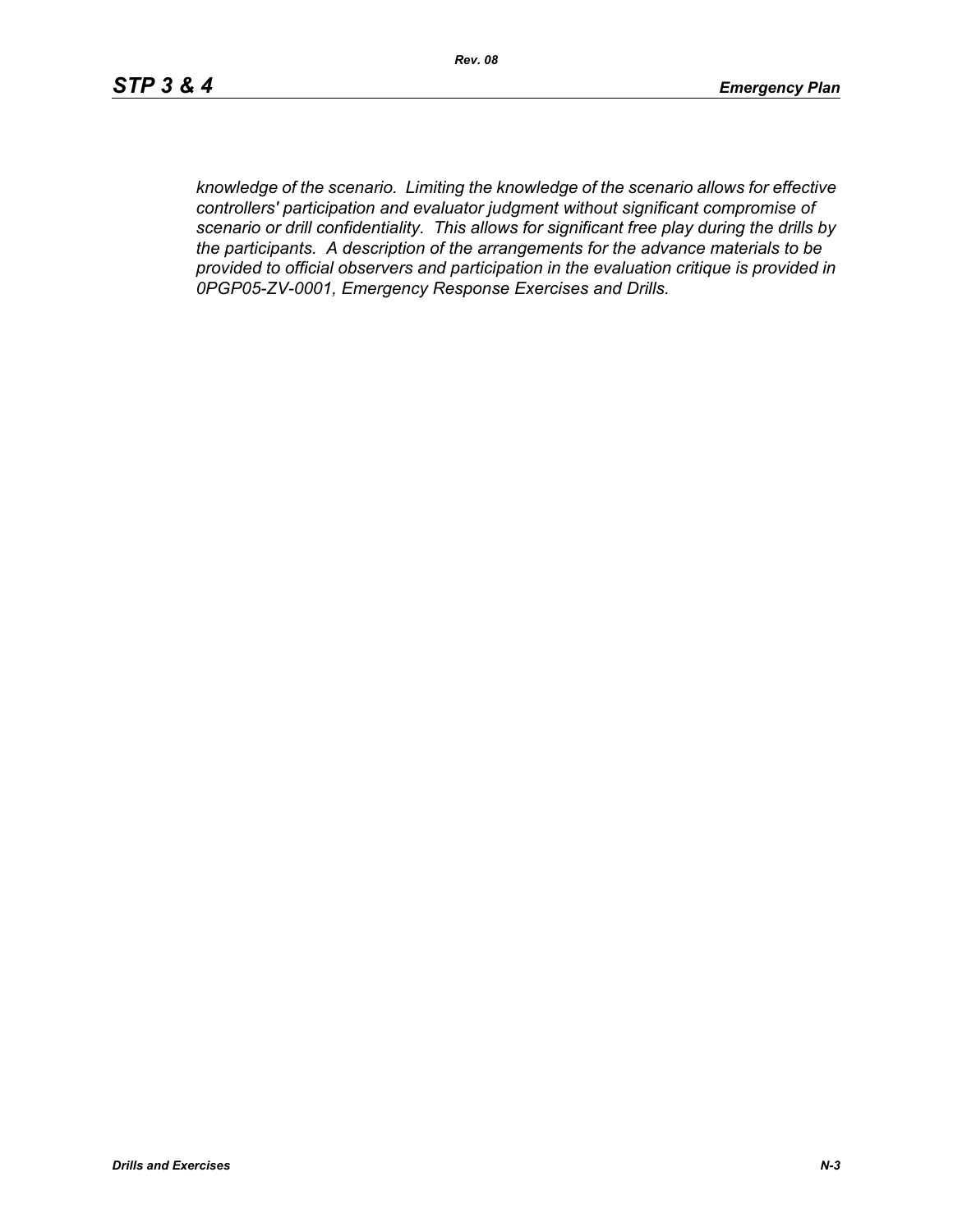## *Addendum N-1 Drills and Exercises Page 1 of 2*

- *1.0 Drills and exercises (called Drills, Combined Functional Drills, Dress Rehearsals, Evaluated or Graded Exercises) will be conducted periodically, in accordance with the criteria of NUREG-0654/FEMA-REP-1, Rev. 1 to ensure the adequacy of planning and preparedness and the proficiency of the Emergency Response Organizations to react to an actual situation in the Station. All drills shall be supervised and evaluated by a Drill Coordinator qualified to Station standards.*
- *2.0 Critiques of drills will be held and recommendations and comments will be factored into the preparedness program. Drills conducted at the Station may involve outside support organizations.*
- *3.0 COMMUNICATION TESTS Communication tests with State and local governments within the Plume Exposure Pathway Emergency Planning Zone will be conducted monthly. Communications with Federal emergency response organizations and State within the ingestion pathway will be tested on a quarterly basis. Communications between the nuclear facility, State and County emergency response facilities, and field assessment teams shall be tested annually. Communications tests shall also include the aspect of understanding the content of messages.*
- *4.0 FIRE DRILLS Fire drills shall be conducted in accordance with Station Final Safety Analysis Reports 9.5.1.6 (Unit 1/2), 9A(Unit 3/4) Fire Hazard Analysis Report 4.1 and 4.2 (Units 1 and 2), and Title 10 Code of Federal Regulations Part 50 Appendix R. sec. I.3 to demonstrate fire-fighting readiness of assigned personnel (as applicable).*
- *5.0 MEDICAL EMERGENCY DRILLS A medical emergency drill involving a simulated contaminated individual that contains provisions for participation by the local support services as indicated in Section B of this Plan shall be conducted annually. The offsite portions of the medical drill may be performed as part of the required annual exercise at the discretion of the Plant General Manager. Emergency medical drills shall test medical personnel and site personnel on handling of*  radiologically involved victims with respect to radiation monitoring, contamination control and *decontamination of the victim.*
- *6.0 RADIOLOGICAL MONITORING DRILLS Radiological Monitoring Drills shall be conducted at the Station annually. These drills shall provide for the monitoring of plant environs and radiological monitoring on site and offsite. These drills shall include collection and analysis of airborne activity, ground deposition surveys, and provide provisions for communications and record keeping. At*  least once every year collection and analysis will also include vegetation, soil and water. The State *drills may not always be conducted at the Station. These drills will demonstrate the ability to coordinate with and make appropriate recommendations to the Department of State Health Services.*
- *7.0 HEALTH PHYSICS DRILLS*
	- *7.1 Health Physics Drills shall be conducted semi-annually which involve response to and analysis of simulated elevated airborne and liquid samples and direct radiation measurements in the environment.*